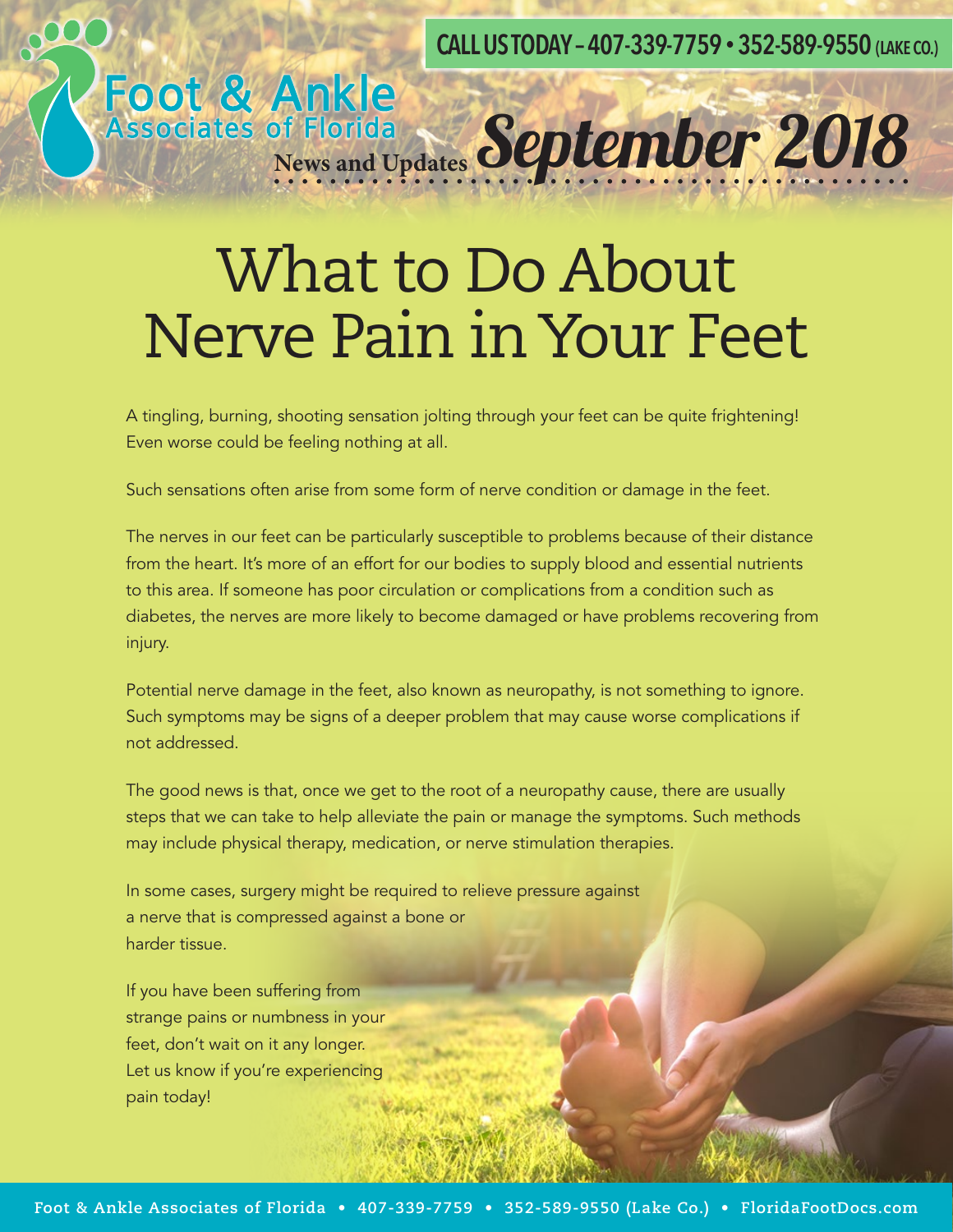

## Foot and Ankle Care As You Age

Some things become better as we grow older. Other things may require a little more care, or a different type of attention.

Our feet and ankles tend to fall in those categories. When considering foot and ankle care as you age, the main goal is in addressing issues and avoiding problems that may interfere with mobility. Proper care means getting around better!

Here are a few good self-care tips for aging feet and ankles:

- Keep an Eye on Things Regularly examining your feet will help discover irregularities that could be potential problems before they become serious. If something looks or feels out of the ordinary, contact us!
- Keep Feet Clean and Moisturized It's wise to combine these rituals with foot inspections. Use mild soap to clean your feet, followed by a lotion to keep skin from becoming dry and cracked. Do not leave lotion between the toes, however, as this can increase risk of fungal infections.
- Get Good, Comfortable Shoes If you have not had your shoe size measured in a while, have it done by a professional. The shape and size of our feet can change with age, and the shoes that fit a decade ago might be too constricting for you now.

The best advice we can give, however, is to not wait for problems to clear up on their own. If something persists after a few days without improvement—whether it be pain, discoloration, bumps, or other symptoms—give us a call. There is no problem too minor to discuss!

# Mark Your Calendars

| September 1         | National Tailgating Day – We'll bring the snacks!                              |
|---------------------|--------------------------------------------------------------------------------|
| September 5         | National Cheese Pizza Day - The type of cheese is up to you.                   |
| September 7         | National Food Bank Day - Drop off food items for those in your area.           |
| September 13        | Uncle Sam Day - We want YOU to learn the story of this icon.                   |
| September 16        | National Working Parents Day - For tireless moms and dads<br>who provide.      |
| <b>September 22</b> | Elephant Appreciation Day - How can you not appreciate them?                   |
| September 25        | National One-Hit Wonder Day - Play your favorite song by<br>what's-their-name. |
| September 29        | National Coffee Day - A cup in moderation can be good for<br>you!              |

 $\overline{\mathcal{C}}$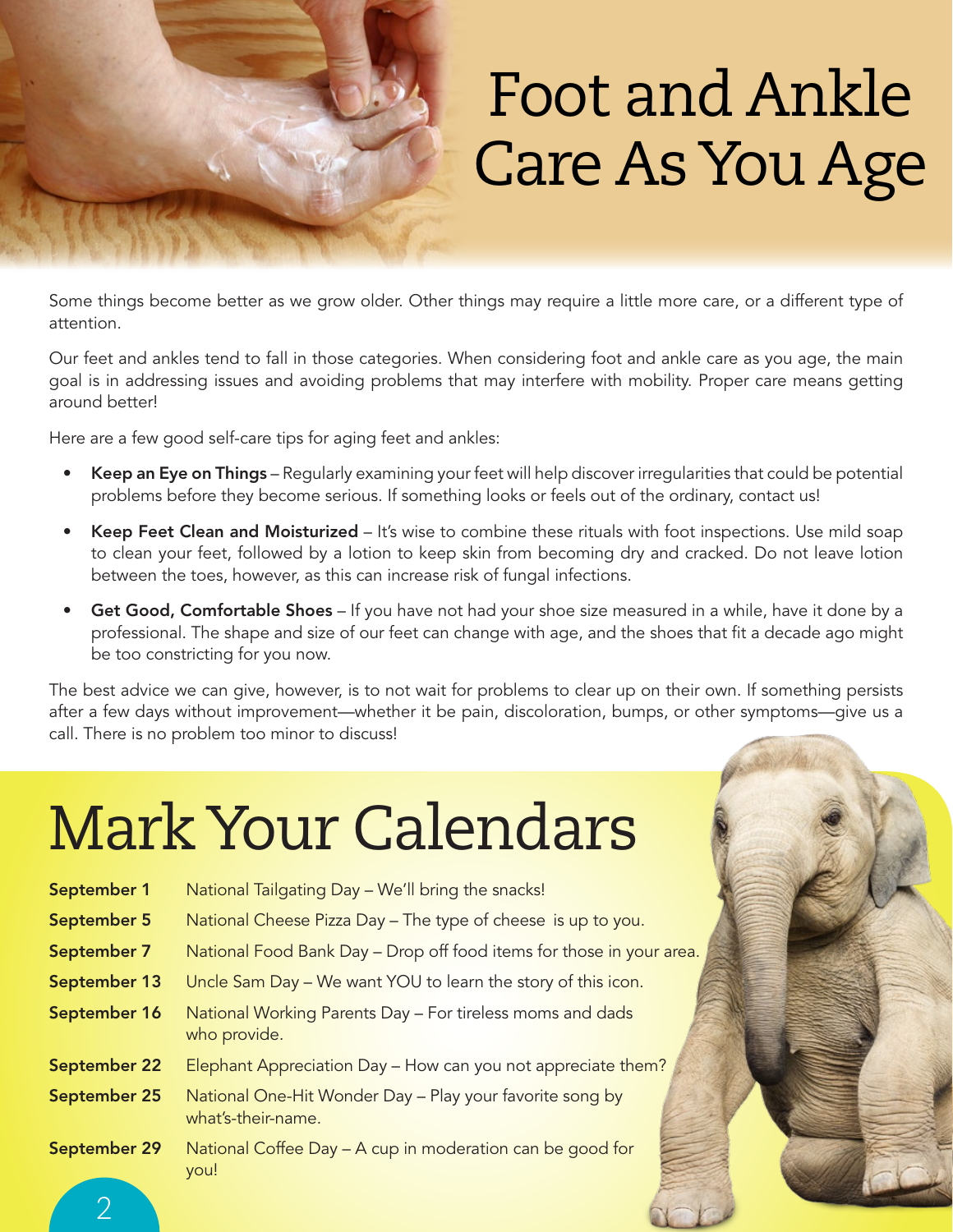### Can Small, Frequent Meals Boost Your Energy?

You know the old adage of three square meals a day being the best way to chow down, but there's a case for spreading your meals out over more, smaller installments if you're an athlete.

According to experts at Cleveland Clinic, athletes or people who have physically active schedules may benefit from more frequent "mini-meals" throughout the day. Keeping a steady, more frequent fueling pattern can help athletes maintain steady blood sugar levels, boost their metabolism, and provide a steady flow of nutrients as long as they're up.

Five or six meals per day, starting with breakfast 1-2 hours after waking and eating again every 3-4 hours, is considered a reasonable plan. Each meal should be small to moderate in size. Meals should be high in carbs and moderate in proten and fat.

If you have trouble feeling full during exercise, a meal replacement shake or smoothie might help avoid feeling bloated.

If you don't have as much time during the week, plan on preparing the bulk of your meals over the weekend. Also stock up on non-perishable snacks such as jerky, protein bars, pouched tuna, and nuts. Keep a variety for the full array of nutrition and to add some variety!

Whatever you do, no matter how active you are, don't skip meals. That's a ticket to decreased metabolism and energy every time.



### Hot Mulled Cider

Some people can't wait to get into autumn once September hits. If you're one of them, you'll likely fall for a hot mug of mulled apple cider! You can make some right in your slow cooker!

Note: This recipe is non-alcoholic, but you can add a bit of brandy, bourbon, or rum to your taste.

#### **Ingredients**

- 1 gallon fresh apple cider (look for the cloudy, refrigerated stuff)
- 1 medium orange
- 1 piece of fresh ginger, 1.5 inches
- 5 cinnamon sticks, 3 inches each
- 1 tbsp. whole cloves

#### **Instructions**

- Pour the cider into a slow cooker that can hold more than 5 quarts.
- Cut the orange into quarter-inch rounds and the ginger into quarter-inch thick slices. Add both to the slow cooker.
- Add cinnamon sticks and cloves. For easy removal, place them in a tea ball before adding to the mix.
- Cover the slow cooker and cook 4 hours on LOW, until flavors combine.
- If you want to remove the spices, strain the cider through a fine-mesh strainer or cheesecloth into a large pot.
- Serve in mugs. Garnish with orange slices, if desired.

3